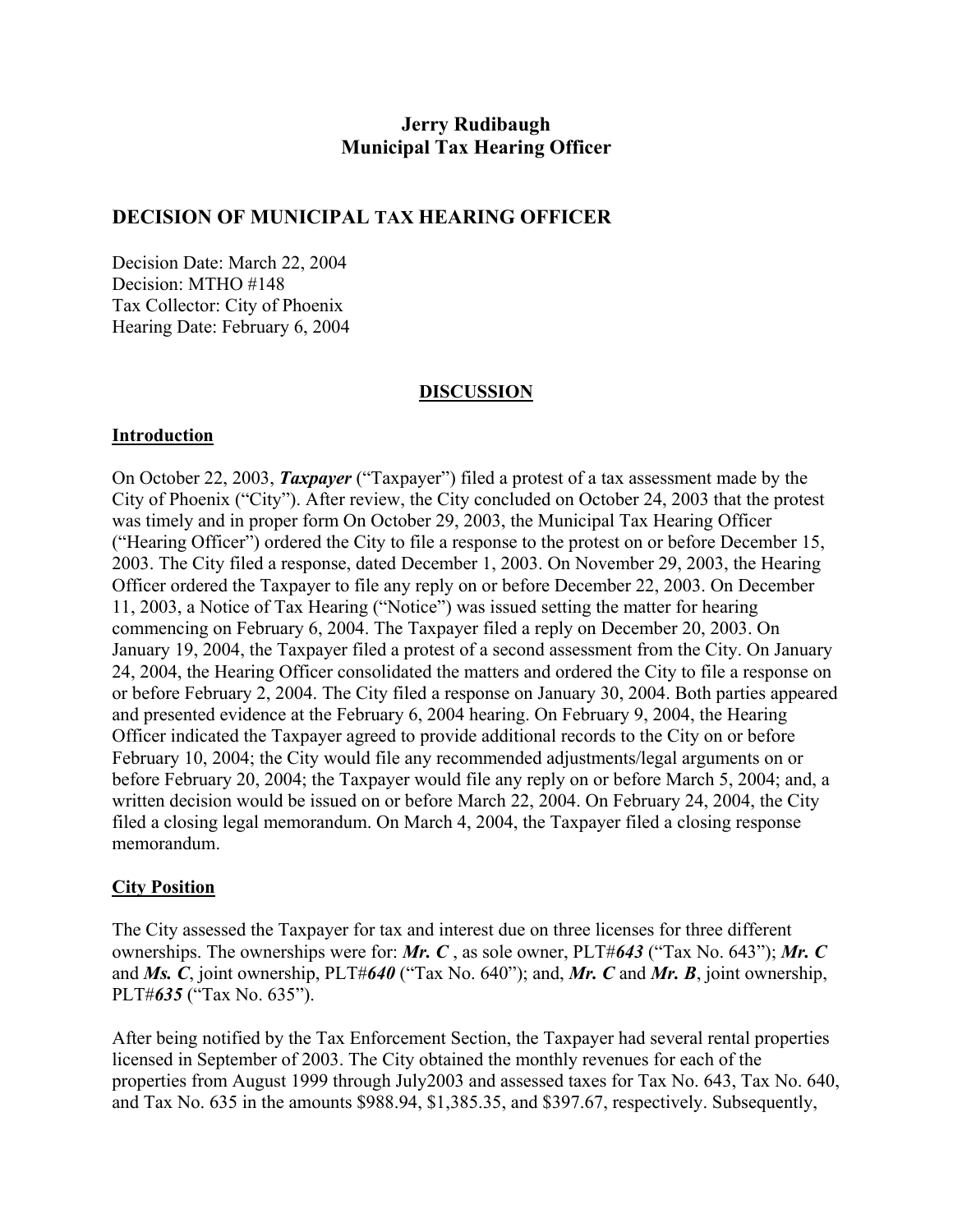the City assessed Tax No. 640 for an additional rental property for the period August 1999 to October 2003 for taxes in the amount of \$992.26. After receiving additional documentation from the Taxpayer after the hearing, the City recommended reducing the additional tax on Tax No. 640 to \$595.03.

The City asserted that City Code Section 14-445 ("Section 445") imposes a tax on the rental of real property, exempting a person who owns fewer than three residential units in the State. The City indicated that they do not, by convention,. consider the first individual listed on a deed as the responsible party for tax purposes. According to the City, all parties to a joint deed are jointly and severally liable for any debts related to the real property. The City argued that the order of the names appearing on a joint deed is irrelevant. As to the Taxpayer's argument that a City employee had advised him that the transactions at issue were not taxable, the City asserts that the Taxpayer has provided no written documentation or name of the person spoken to. Based on all the above, the City requested that the assessments be upheld in their entirety (except for the recommended reduction to Tax No. 640).

## **Taxpayer Position**

The Taxpayer asserted that he was a landlord and not a tenant and thus the tax should not be assessed against him pursuant to City Code Section 14-440 ("Section 440"). In addition, the Taxpayer indicated that he did not collect the tax during the assessment period. According to the Taxpayer, the only section that addresses a four year tax period is City Code Section 14-550 ("Section 550"). The Taxpayer asserted that Section 550 allows the City to collect additional tax when it is determined that taxes paid had been incorrect or fraudulently filed. The Taxpayer argued that neither of those applied in this case. Based on the above, the Taxpayer requested the taxes and interest be abated because they are unfair, unjust, and create an undue burden upon the Taxpayer.

The Taxpayer argued that the property located at *Address 1* in the City is jointly owned by the Taxpayer and *Ms. C*. According to the Taxpayer, *Ms. C*'s name appears first and thus is the primary owner of the *Address 1* property. The Taxpayer asserted that since *Ms. C* was the primary owner and she owns less than three rentals, there should be no tax assessed on the *Address 1* property.

### **ANALYSIS**

The Taxpayer was a sole or joint owner of more than three residential units in the State during the assessment period. As a joint owner of rental property, the Taxpayer is jointly and severally liable for any debts related to the property including City transaction privilege taxes. As a result, the City was authorized to assess the Taxpayer on the jointly owned property located at *Address 1* no matter whose name appeared on the deed first. It is not relevant whether the Taxpayer actually itemized the tax to the tenants since the tax pursuant to Section 445 is imposed on the rental income collected by the Taxpayer. While the Taxpayer argued this is unfair, it is also unfair to a competitor of the Taxpayer to have to collect and pay the tax and not have the Taxpayer also be assessed. Section 550 authorizes the City to collect additional tax when it is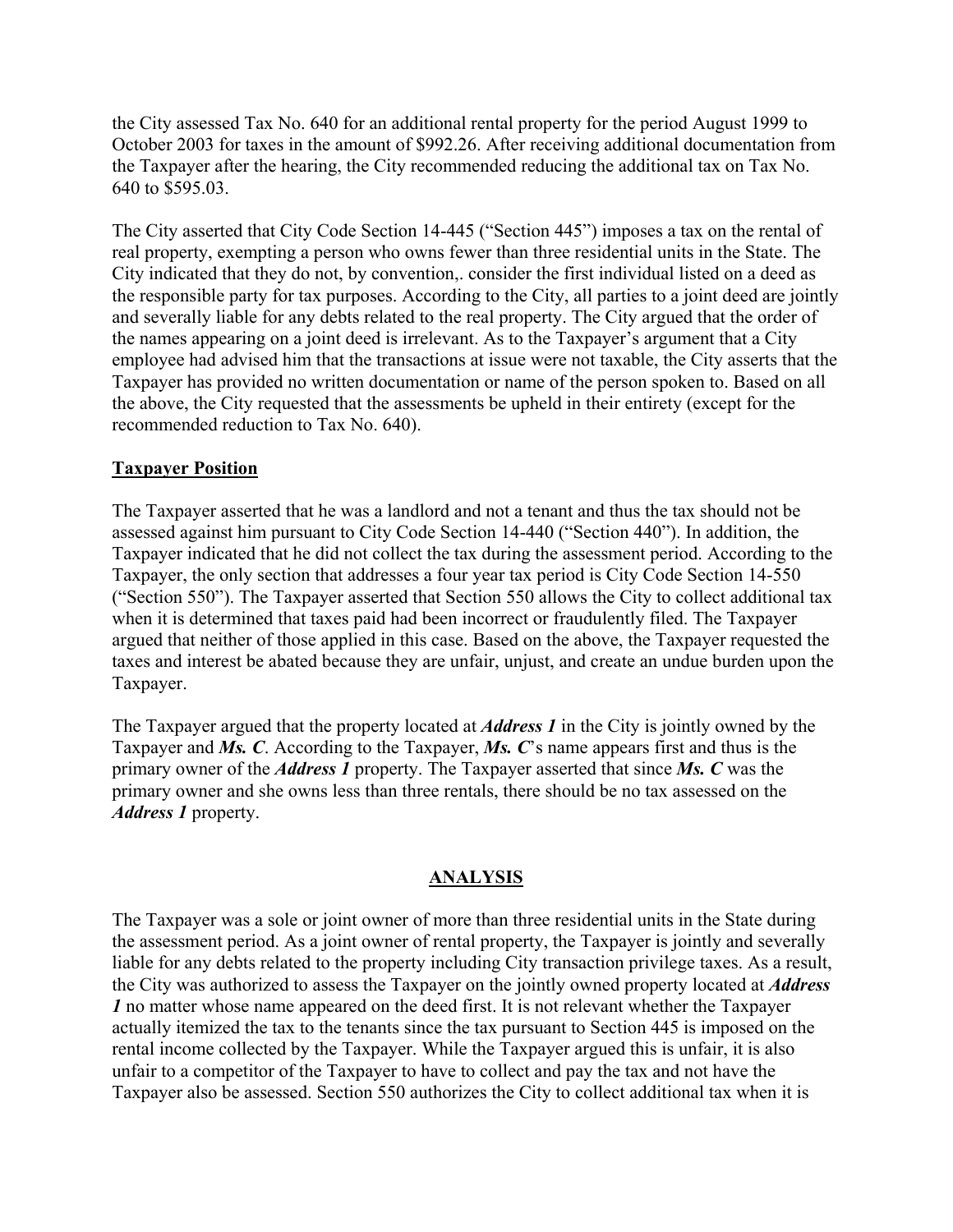determined that the incorrect amount of taxes has been paid. Since the Taxpayer failed to pay any taxes on the assessed units, it is clear that the incorrect amount of taxes have been paid and the City is authorized pursuant to Section 550 to assess additional taxes. Lastly, the City's recommended revision for the tax assessed on the *Address 1* property was proper since it was based on actual numbers instead of an estimate.

## **FINDINGS OF FACT**

- 1. On October 22, 2003, the Taxpayer filed a protest of a tax assessment made by the City.
- 2. After review, the City concluded on October 24, 2003 that the protest was timely and in the proper form.
- 3. On October 29, 2003, the Hearing Officer ordered the City to file a response to the protest on or before December 15, 2003.
- 4. The City filed a response, dated December 1, 2003.
- 5. On November 29, 2003, the Hearing Officer ordered the Taxpayer to file any reply on or before December 22, 2003.
- 6. On December 11, 2003, a Notice was issued setting the matter for hearing commending on February 6, 2004.
- 7. The Taxpayer filed a reply on December 20, 2003.
- 8. On January 19, 2004, the Taxpayer filed a protest of a second assessment from the City.
- 9. On January 24, 2004, the Hearing Officer consolidated the matters and ordered the City to file a response on or before February 2, 2004.
- 10. The City filed a response on January 30, 2004.
- 11. Both parties appeared and presented evidence at the February 6, 2004 hearing.
- 12. On February 9, 2004, the Hearing Officer indicated the Taxpayer agreed to provide additional records to the City on or before February 10, 2004; the City would file any recommended adjustments/legal arguments on or before February 20, 2004; the Taxpayer would file any reply on or before March 5, 2004; and, a written decision would be issued on or before March 22, 2004.
- 13. On February 24, 2004, the City filed a closing legal memorandum.
- 14. On March 4, 2004, the Taxpayer filed a closing response memorandum.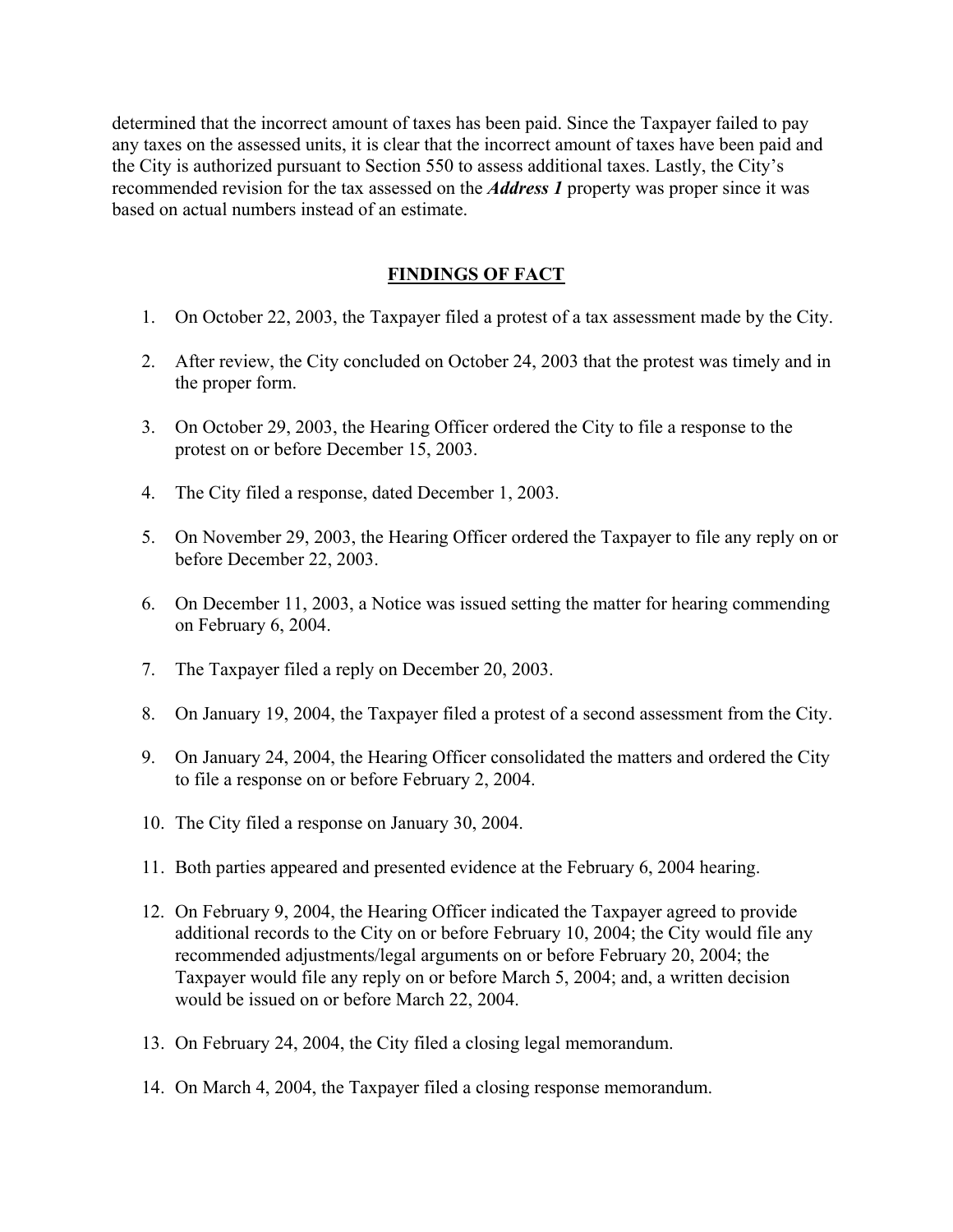- 15. The City assessed the Taxpayer for tax and interest due on three licenses for three different ownerships.
- 16. The ownerships were for Tax No. 643, Tax No. 640, and Tax No. 635.
- 17. After being notified by the Tax Enforcement Section, the Taxpayer bad several rental properties licensed in September of 2003.
- 18. The City obtained the monthly revenues for each of the properties from August 1999 through July 2003 and assessed taxes for Tax No. 643, Tax No. 640, and Tax No. 635 in the amounts \$988.94, \$1,385.35, and \$297.67, respectively.
- 19. Subsequently, the City assessed Tax No. 640 for an additional rental property for the period August 1999 to October 2003 for taxes in the amount of \$992.26.
- 20. After receiving additional documentation from the Taxpayer after the hearing, the City recommended reducing the additional tax on Tax No. 640 to \$595.03.
- 21. There was no written documentation provided to demonstrate the Taxpayer had been erroneously advised on taxes by a City employee.
- 22. The Taxpayer was not a tenant.
- 23. The Taxpayer did not collect the taxes from the tenants during the assessment period.

### **CONCLUSIONS OF LAW**

- 1. Pursuant to ARS Section 42-6056, the Municipal Tax Hearing Officer is to bear all reviews of petitions for hearing or redetermination under the Model City Tax Code.
- 2. The Taxpayer was in the business of renting more than three residential units in the City during the assessment period.
- 3. As a joint owner of residential property, the Taxpayer was jointly and severally liable for City taxes.
- 4. The Taxpayer underreported rental income during the assessment period.
- 5. The City was authorized pursuant Section 550 to collect additional taxes.
- 6. It was proper for the City revise the assessment on the *Address 1* property based on actual numbers provided by the Taxpayer.
- 7. The Taxpayer's protest should be denied.